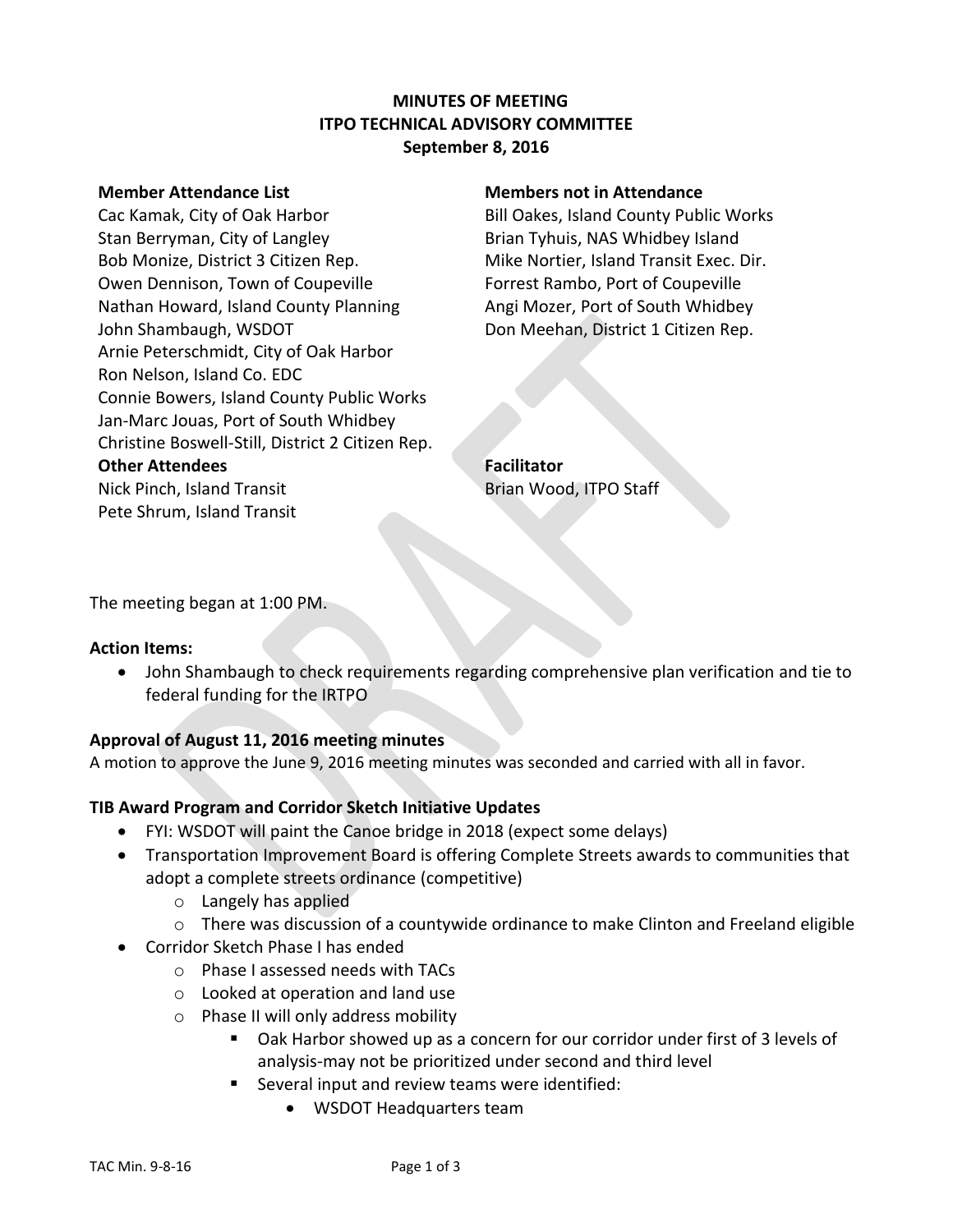- Steering committee (IRTPO, SCOG, WCOG and WSDOT) o San Juan should be considered here too
- Multiagency/Multidisciplinary/Multimodal (M3) team (variety of stakeholder experts)
- TACs
- Regional Office
- Target is to complete Phase II by end of 2017

# **IRTPO Designation Discussion**

TAC members provided updates on where IRTPO resolutions and ILA's were in the local process:

- $\bullet$  Langley indicated that the documents were on the agenda for August 15<sup>th</sup>.
- Coupeville had completed the resolution and the ILA was scheduled for the  $1<sup>st</sup>$  meeting in September
- Island Transit Board would consider the documents at the end of August
- Port of South Whidbey indicated Commissioner Gordon would sign next week

# **Human Services Transportation Plan Discussion**

HSTP progress was reviewed. Pending policy board approval the interim committee decided to go with:

- A less formal structure
- Closely follow SIRTPO plan (public process addressed)
- Use voting structure from SIRTPO

The Consolidated Grant Program application is available on the WSDOT Public Transportation Grants website. The committee is currently considering the following projects:

- connect to transit projects (volunteer van drivers)
- cooperative opportunities (vehicle sharing with Island Transit)
- possible bicycle projects
- A planning grant to develop an Island HSTP

# **RTPO Deliverables**

The Regional Transportation Program requirements were reviewed. The following broad goals were outlined:

- o Build on existing comp plans
- o Form partnerships
- o Seek public input
- o Data based decision making
- o Assess environmental impacts
- o Coordinate planning
- The Regional Transportation Strategy (RTP) and Plan were discussed.
	- $\circ$  Likely to draw from existing County-wide planning policies and comprehensive plans
	- o Needs to address each mode & intermodal connections
	- $\circ$  Must address Transportation Demand Management (TDM). Rural TDM strategies include:
		- **Increase Transportation Options**
		- **Provide Basic Access**
		- **Improve Transportation Affordability**
		- **Increase physical fitness opportunities**